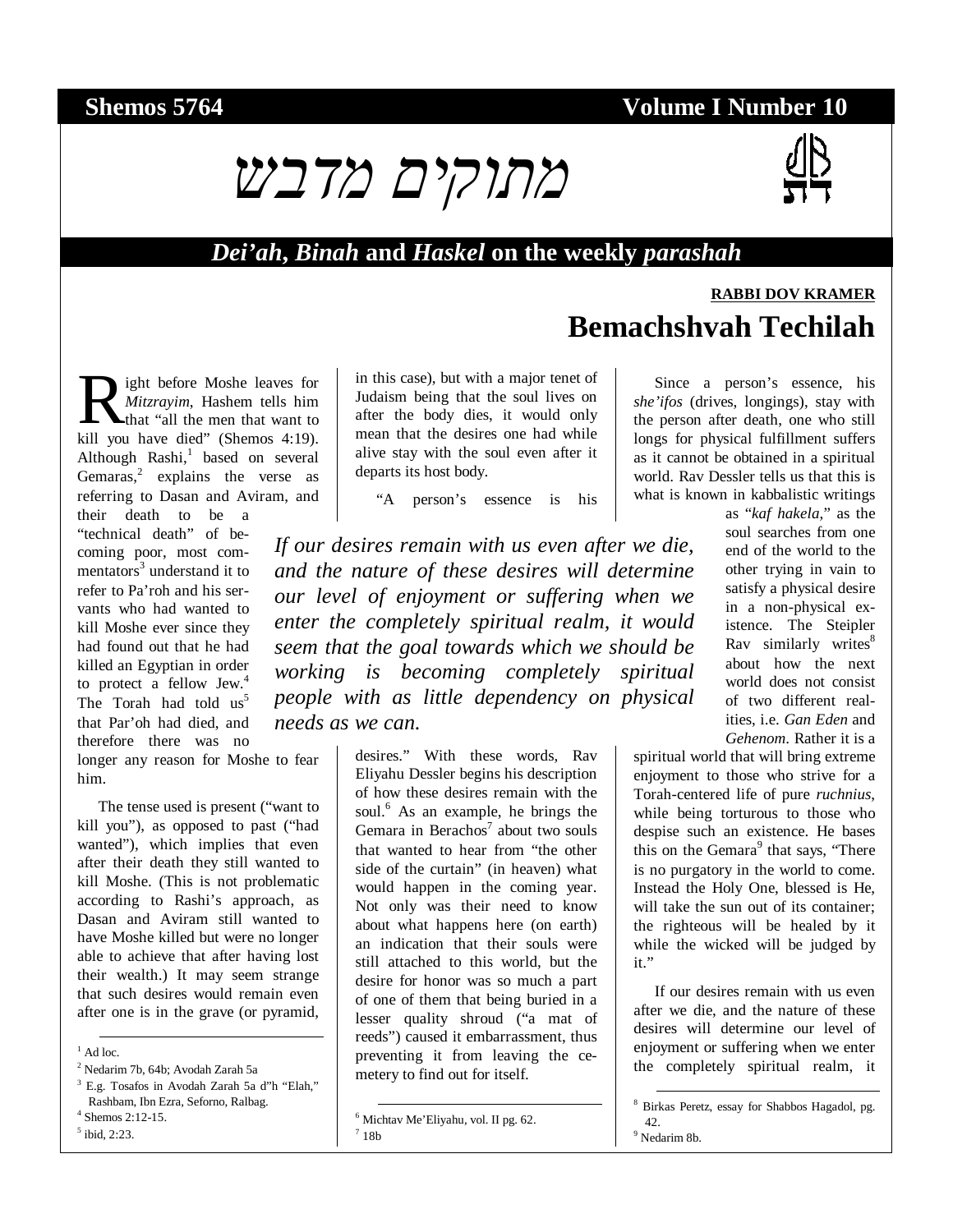would seem that the goal towards which we should be working is becoming completely spiritual people with as little dependency on physical needs as we can. For this purpose, it matters little whether those physical needs are permissible (i.e. kosher food) or prohibited; if we become addicted to anything of a physical nature, we will experience withdrawal when we cannot obtain it. Viewed from the other side, if nothing excites us more than understanding the Creator and His ways<sup>10</sup>, what could be better than having the opportunity to study it firsthand?

Paroh's desire to execute his adopted grandson, who had undermined all of his efforts to prevent the

*malach* of Hashem appeared to [Moshe] in a flame of fire from within 66 Manualach of Hashem appeared to [Moshe] in a flame of fire from within the bush; and he looked, and behold the bush is burning in fire and the bush isn't consumed…. Hashem saw that he was turning to look, and G-d called him from within the bush $\ldots$ <sup>"1</sup>

So begins Moshe's illustrious career. This vision, even before Hashem's words, is the first recorded prophecy of the man later described as "There never could arise another prophet like Moshe, who Hashem knew 'Face' to face" (Devarim 34:10).

But the words are problematic. The vision is described twice.

At first, Moshe is approached by a *malach*, an angel, and does not perceive Hashem's Presence directly. He sees "a flame of fire within a bush". However, on the second description, the "bush is burning in fire". No longer is the fire within the bush; the fire is now larger than the bush; the bush is within it. It is from this second appearance that Hashem Himself calls out to Moshe, not a *malach*. The first calling "'Face' to face."

1 Shemos 3:2,4

Something momentous happens when Moshe Rabbeinu turns to look.

R' Joseph B. Soloveitchi $k^2$  relates this event, and the uniqueness of

Anivus*, modesty, is an* imitatio dei *of this* tzimtzum*. It is a self-imposed restriction.* 

> Moshe's prophecy, to one of Moshe's character traits. In his first vision, the fire is limited to being within the bush. It is an act of *tzimtzum*, constriction of the Divine Presence. Moshe is capable of perceiving this *tzimtzum*. Why? "The man Moshe was extremely *anav*, modest, more than any person on the face of the earth."<sup>3</sup> *Anivus*, modesty, is an *imitatio dei* of this *tzimtzum*. It is a self-imposed restriction. Had Moshe not been the most modest of all men,

Anivus *is allowing others the room to be themselves.* 

> he could not have seen this fire from within the bush. And conversely, because Moshe was sufficiently modest to perceive this, when he "turned

### **2** *Mesukim Midevash*

redeemer of Israel from surviving, may have gone with him past the grave, but our negative desires should be eliminated long before that, allowing the desire to become closer to the One to be our primary *she'ifa* when, after 120 years, we get the chance to do just that.

# **REB MICHA BERGER Bakeish Shalom**

to look" he became the man who can converse with Hashem.

Note this definition of *anivus* – it is walking in Hashem's ways by imitating His act of *tzimtzum*, the act that made Creation possible by making "room" in which we can exist. *Anivus* is allowing others the room to be

themselves.

Perhaps we can use this thought of Rav Soloveitchik's to explain an enigmatic Gemara. "Rabbi Chelbo said in the name of Rav Huna, 'Whoever fixes a regular place for their *tefillah*, the G-d of Avraham will be in his aid. They will say about him when he dies "Such an *anav*! Such a *chassid*!"'" An *anav* is defined as someone who knows his place, rather than the usual human pursuit of constantly striving for more space under his control.

The Alter of Slabodka<sup>4</sup> offers this bit of advice. At all times a person should keep in one of his pockets a note that reads "For me the world was created"<sup>5</sup>, while in the other pocket he should keep one that reads "But I am dust

 4 Chassidim attribute this advice to Rav Bunim of Peshischa

 <sup>10</sup> Or, if you will, understanding a *sugya* of Gemara.

 <sup>2</sup> Lecture given in Boston, *motza'ei Shabbos* February 3, 1979

<sup>3</sup> Bamidbar 12:3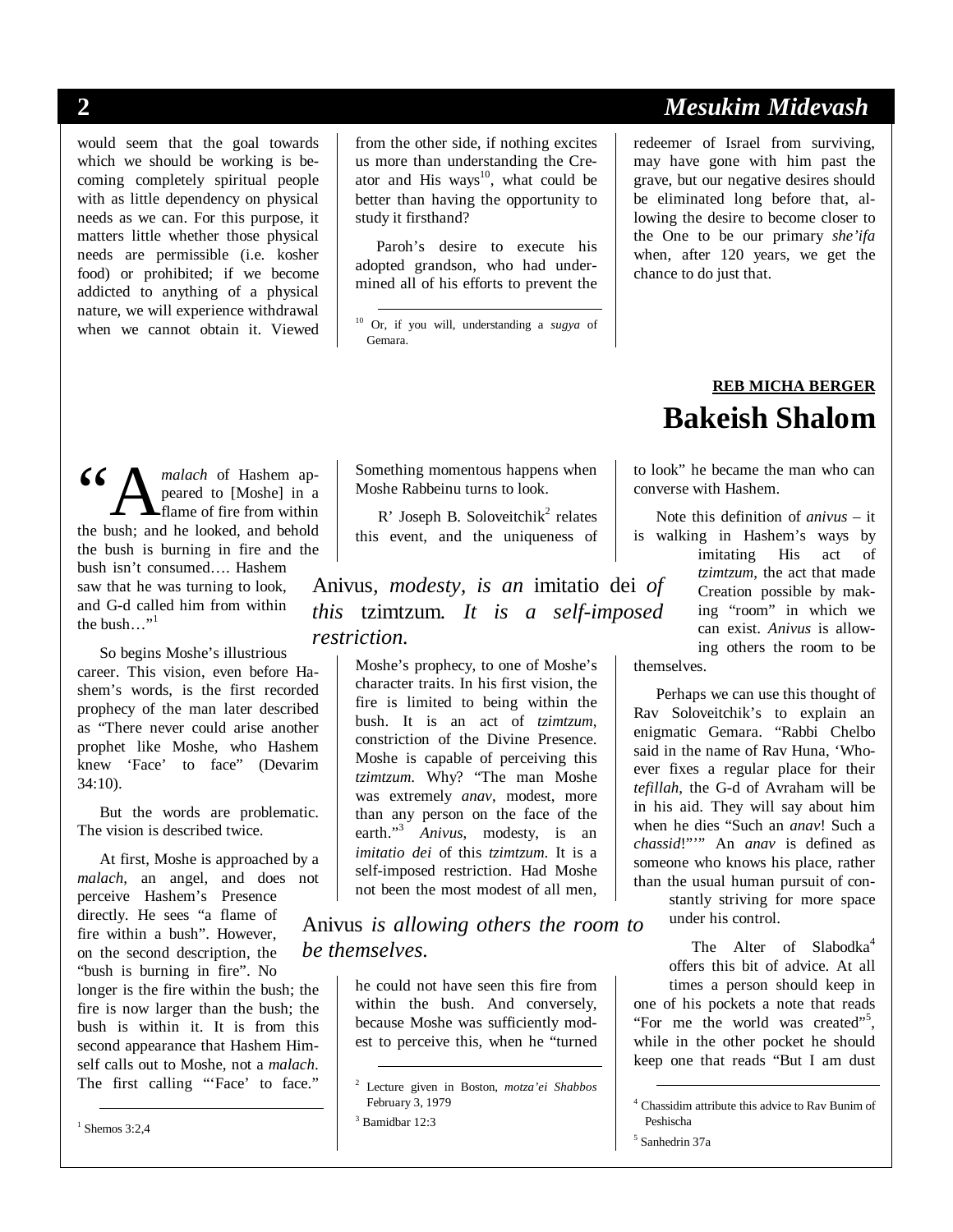#### *Mesukim Midevash* **3**

and ashes" (Bereishis 18:27). The Alter recommends that one have a pair of dialectical views about one's self-worth.

However, the Rambam writes that *anivus* does not involve a balance. While the *shevil hazahav,* the golden mean, is essential to the Rambam's approach to *middos* in Hilchos Dei'os<sup>6</sup>, for *anivus* he makes an exception.<sup>7</sup> The Alter's dialectic therefore cannot be a balance between modesty and healthy self-confidence. Rather, *anivus* is itself that dialectic, the awareness of both perspectives.

The Beis HaLevi explains Avraham's words "I am dust and ashes." Dust is worthless, but it is the raw material of class or earthenware utensils. As we say in the Yom Kippur *vidui*, "I am dust in my life, how much more so in my death." Ashes, on the other hand, are something that once had use, but are now

 $6$  2:1

7 Ibid, halachah 3

reduced to worthlessness. The expression denotes untapped potential.<sup>8</sup>

The Alter of Slabodka would often refer to the world of our perceptions. Each one of us lives in our own perceptual world, distinct worlds that happen to overlap. That world was surely created for me; its events are defined by what I myself experience, what Hashem allows me to encounter. In this world I know what is going on in my mind and soul. I have some

*To allow others the opportunity to develop their potential is itself a development of my own.* 

> awareness of my potential. My perceptual world was truly created and tailored "for me".

However, in objective reality, one is not judged by potential but by how one actually utilizes that potential,

brings it to the realm of shared experience. Untapped potential is merely ashes and dust.

*Anivus* is the dialectic of these two perspectives. It is an awareness of the gap between the potential that Hashem gave me and the little I have done with it. One cannot shirk duty<sup>9</sup> by claiming to be incapable; the potential is there. However, since that potential is G-d-given and is therefore always underutilized by the person himself, one cannot be haughty, either.

*Anivus* is then an act of *tzimtzum*, of constricting my private world to allow others room for theirs. To allow others the opportunity to develop their potential is itself a development of my own.

 9 As Rav Zecharia ben Avkulus was accused of doing, when he refrained from providing a ruling that would have prevented Bar Kamtza's plot from leading to the destruction of the *Beis HaMikdash*. Gittin 55b-56a

ummarizing recent columns, the morning berachos awaken us to Divine service. Summarizing recent colur<br>the morning berach<br>The berachah text itself dedicates the object of the berachah to the Creator, in asserting our dedication of things and situations He has formed, to His service, from the most prosaic to the loftiest. We thank G-d for existence, spiritual and physical, then we thank Him for the smallest details of physical awakening, mentioning hints where the Psalmist has praised G-d for parallels to each action.

The next phase begins to look outwards. Just as one awakens gradually, so too one's mental capacity

*Just as one awakens gradually, so too one's mental capacity for prayer awakens gradually.* 

> for prayer awakens gradually. The final blessing of the sequence of short berachos is really a long berachah, which opens and closes with "Baruch atah...".<sup>1</sup> The opening of this berachah thanks

## **REB JONATHAN BAKER Sefasai Tiftach**

G-d for completing the physical awakening process, and begins to detail a personal awakening – *hama'avir sheinah mei'einai usenumah mei'afapai* – who removes both sleep and dozing from my eyes and face, who helpeth me to stop hitting the snooze button..

Then we begin to awaken as a person. What is a person, if not a social animal? Certainly it is easier to think of oneself in society, than to think of one's place with respect to the Holy One. So too, this berachah sets us up in our place in society, and asks G-d to help us

<sup>&</sup>lt;sup>8</sup> Cf. "Bakeish Shalom", Mesukim Midevash vol. 1 no. 1, Vayeira 5764 <http://www. aishdas.org/mesukim/5764/vayeira.pdf>

 <sup>1</sup> Mishnah Berachos 1:4; Bartenura, ad loc.